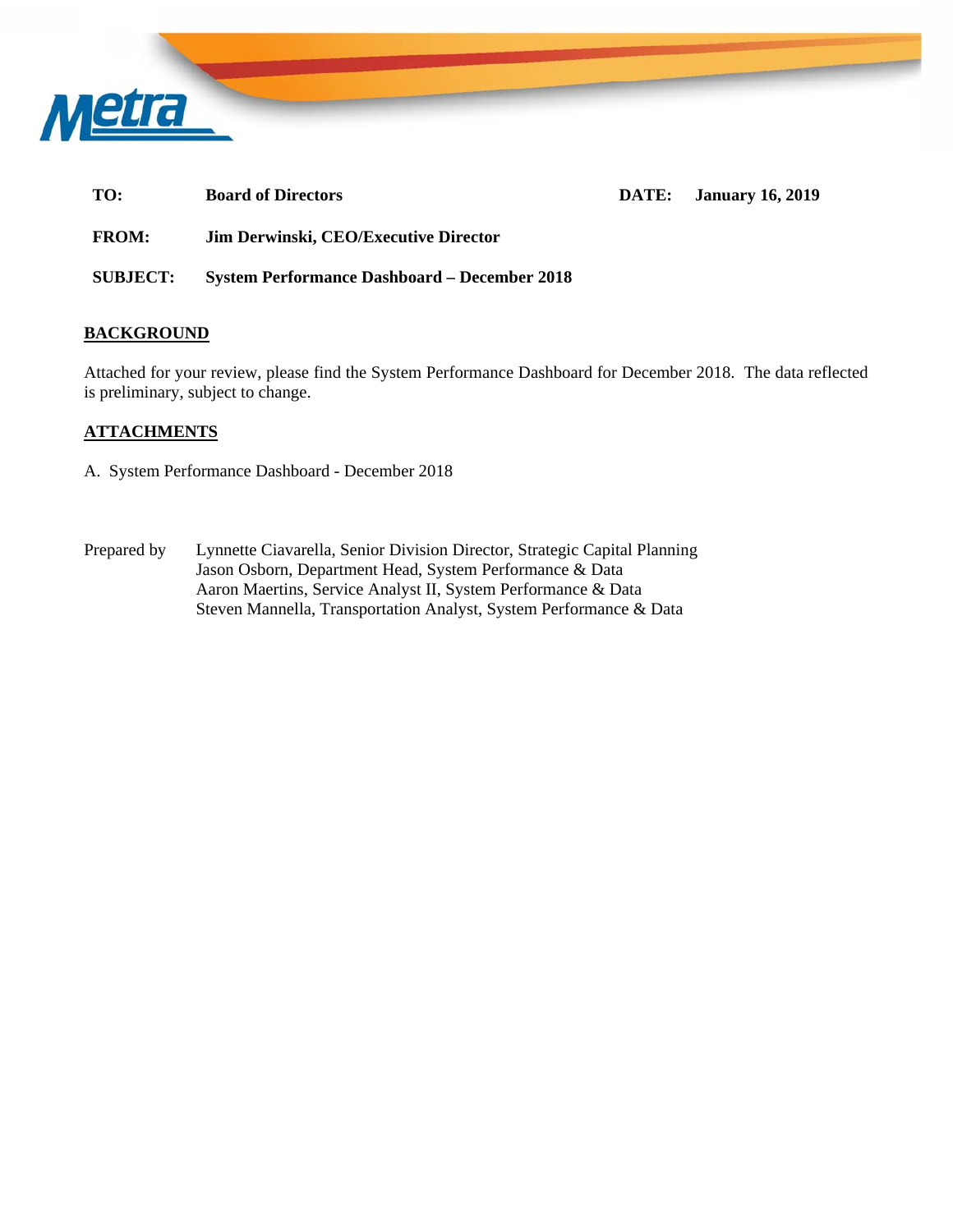# **December 2018 System Performance Dashboard**

PREPARED BY THE DIVISION OF STRATEGIC CAPITAL PLANNING